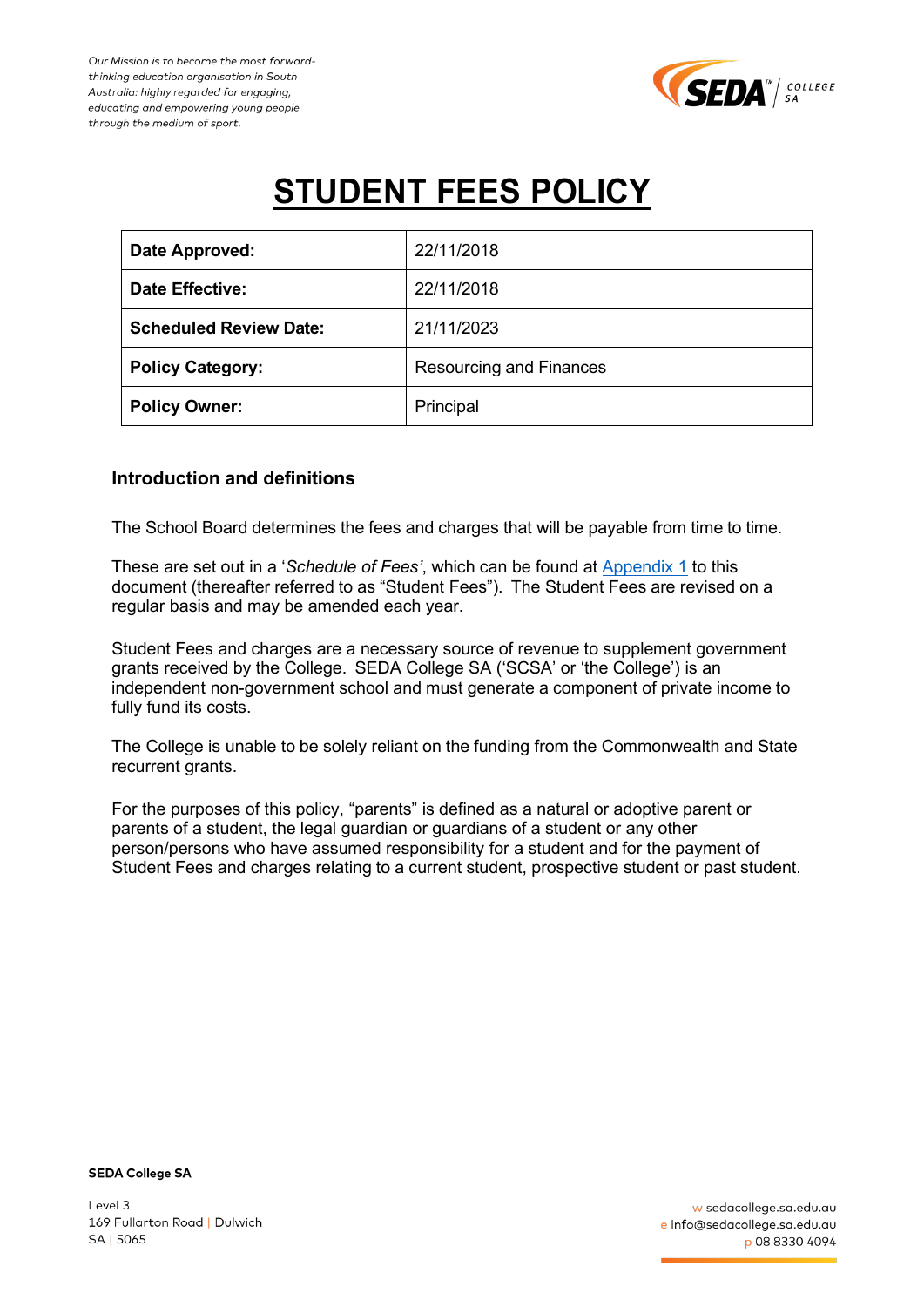

# **Student Fees**

The College considers the legal commitment for Student Fees to rest jointly and severally with the parents specifically named on the student's '*Admission Form*' and the Student Fees account, unless the College has been notified in writing of other specific arrangements.

If the parents arrange for a third party to pay the Student Fees, it is the parents' responsibility to ensure payment occurs. All Student Fees queries and, if necessary, legal action will be directed to the parents.

Upon acceptance of enrolment, and completion of an *'Admission Form'*, parents will be liable for a full year's Student Fees for each student.

The Student Fees set out in the '*Schedule of Fees'* are designed to cover:

- Tuition expenses
- Annual uniform allocation
- Some incursions/excursions
- Student insurance
- Specialist coaching/playing opportunities if applicable
- Notebook computer, which contains all coursework (no text books are required to be purchased). The notebook may be retained by the student at the completion of Year 12 provided that all Student Fees have been paid in full.

Please note that charges for optional camps, excursions and programs are payable in addition to the Student Fees.

#### **Returning Students**

At the beginning of September each year parents of returning students will be invoiced for a Re-Enrolment Fee of \$1,200 as part of the Student Fees.

This fee is payable in two instalments; the first instalment of \$600 is payable within 14 days of receipt of invoice to confirm and secure the student's place for the following year. The amount paid will be deducted from the total Student Fees charged for the new school year. *This instalment is non-refundable and non-transferable*.

The second instalment of \$600 is payable by 31 October prior to commencement of the school year. The amount paid will be deducted from the Student Fees charged for the new school year. The second instalment of the Re-Enrolment Fee is refundable only if notification of the student's withdrawal is received by the Admissions Coordinator in writing prior to the 30<sup>th</sup> November pre-commencement of the new school year.

**SEDA College SA** 

Level 3 169 Fullarton Road | Dulwich SA | 5065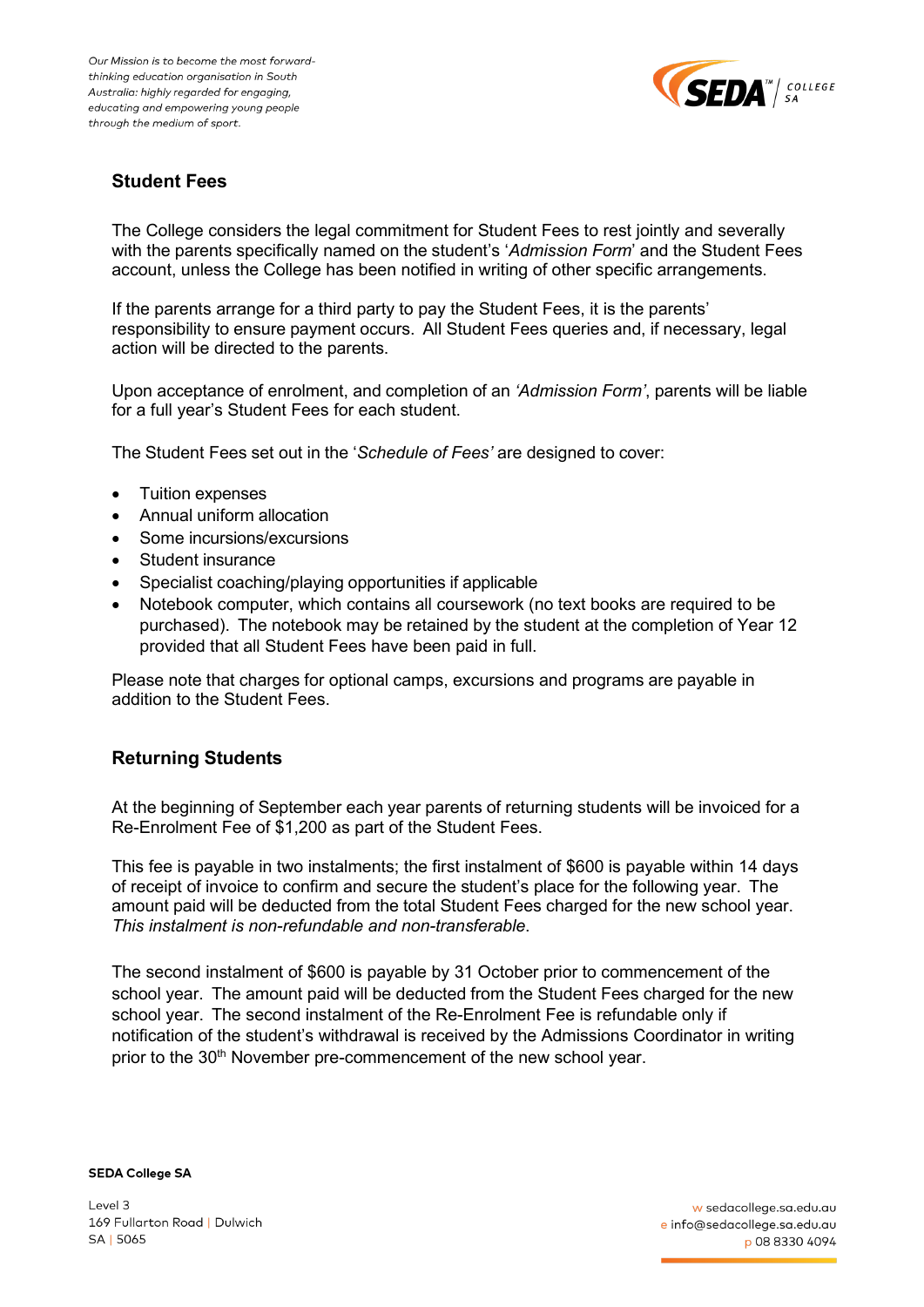

### **New Students**

Upon receipt of a completed *'Admission Form'* confirming a student's enrolment at SCSA, parents will be invoiced for an Enrolment Fee of \$1,200 as part of the Student Fees.

This fee is payable in two instalments; the first instalment of \$300 is payable within 14 days of receipt of invoice. The amount paid will be deducted from the total Student Fees charged for the new school year. *This instalment is non-refundable and non-transferable*.

The second instalment of \$900 is payable by 31 October prior to commencement of the school year. The amount paid will be deducted from the Student Fees charged for the new school year. The second instalment of the Enrolment Fee is refundable only if notification of the student's withdrawal is received by the Admissions Coordinator in writing prior to the 30<sup>th</sup> November pre-commencement of the new school year.

# **Payment of Student Fees**

Parents will be invoiced for the Student Fees once, prior to the commencement of the school year.

The balance of the Student Fees, after the (Re-)Enrolment Fee, is payable by one of the following methods:

- In full by 30 November or 31 January, attracting an Early Payment Discount (refer below);
- In 7 monthly payments, commencing in February of the school year;
- In 16 twice monthly payments, commencing in February of the school year; or
- Payment of Year 12 student's School-Based Apprenticeship or Traineeship (SBAT) wages, in addition to a monthly or fortnightly payment plan if insufficient to cover the Student Fees.

Each family's preferred payment option should be nominated on the *'Payment of Student Fees and Plan Options Form'* and returned to SCSA Finance by the due date. Payment Plans from previous years will carry forward, unless confirmed directly with Finance Officer.

All accounts are to be paid in full by 31 August of each school year to ensure that the College is able to meet its financial obligations to both staff and external suppliers.

The College is unable to extend Credit Terms to families.

**SEDA College SA** 

Level 3 169 Fullarton Road | Dulwich SA | 5065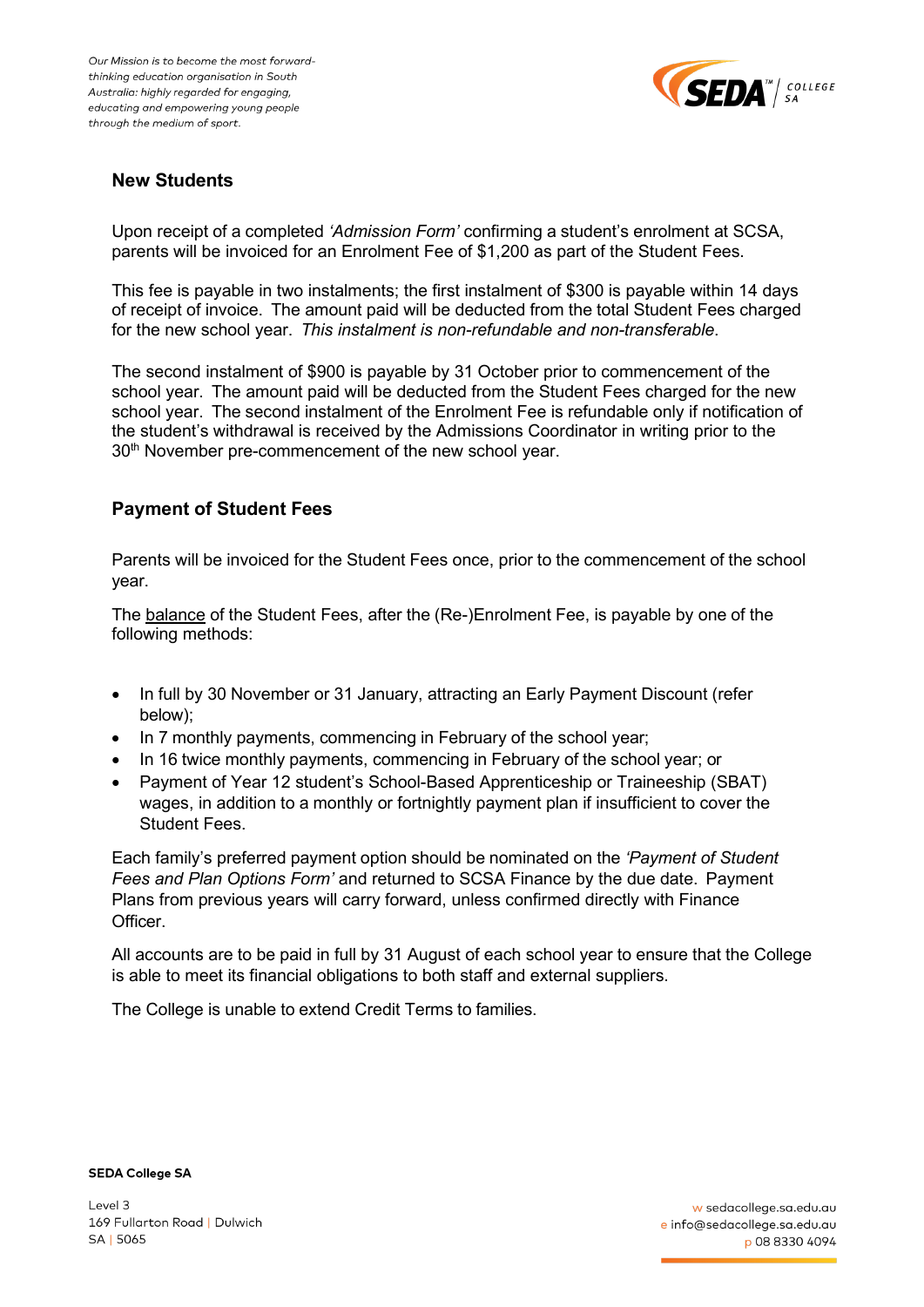

# **Early Payment Discount**

A discount is available for early payment of Student Fees. For all Student Fees paid in full by 31 October the discount is 5% of the total Student Fees. For all Student Fees paid in full by 31 January the discount is 3% of the total Student Fees.

## **Sibling Discount**

A 5% discount applies to the total Student Fees of the second and subsequent members of a family who are at the College at the one time. It does not apply to the first family member or to students in receipt of any other concession or scholarship.

The Sibling Discount will be applied as a credit to the accounts of the second and subsequent members only once all Student Fees owing for the first family member have been paid in full. Payment Plans will be set up for all family members on the basis of the total Student Fees owing and adjusted for the Sibling Discount in the final payment made on the Plan.

#### **Payment Options**

Student Fees may be paid by:

- Credit Card (MasterCard or Visa); or
- Direct debit from the parents' nominated bank account.

Payment can be made in full or on a Payment Plan. Under a Payment Plan the payments will be scheduled by SCSA Finance on the dates set out on the relevant plan

Where Student Fees are paid on a Payment Plan and the direct debit option is selected, a \$20 charge will be incurred in circumstances where the direct debit payment is declined by the parents' bank. If this occurs, the charge will be added to the parents' account.

**SEDA College SA** 

Level 3 169 Fullarton Road | Dulwich SA | 5065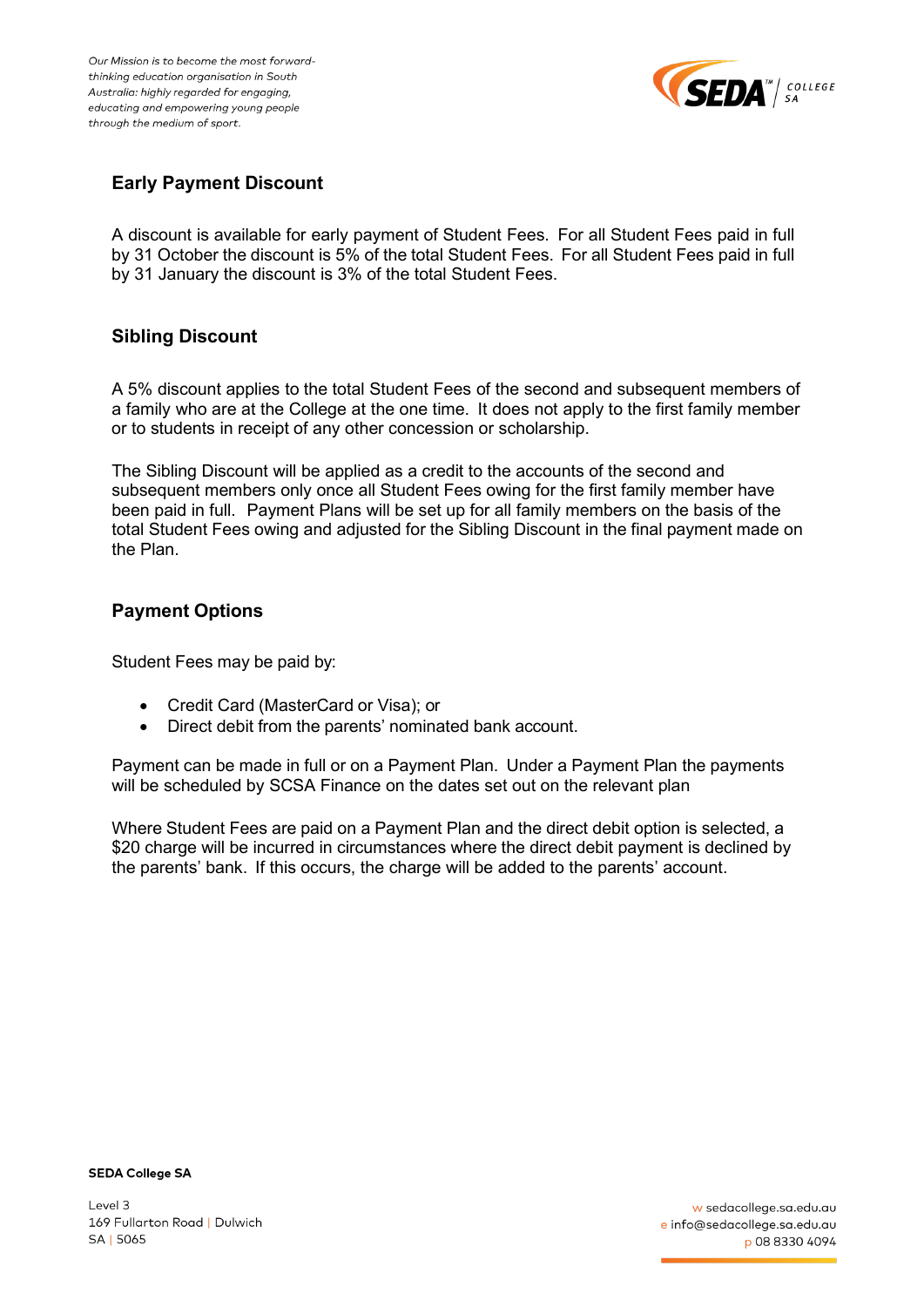

# **Unpaid Student Fees**

All accounts will be monitored and pursued by the College.

Parents have a responsibility to notify the College if their circumstances change and payment of Student Fees becomes an issue. It is requested that parents contact SCSA Finance by email: [finance@sedacollege.sa.edu.au](mailto:finance@sedacollege.sa.edu.au) or phone the [College](mailto:finance@sedacollege.sa.edu.au) on (08) 8330 4096 and advise that payment may be delayed.

If there are any outstanding Student Fees for any student at any time throughout the year that are not being paid in accordance with an agreed Payment Plan, the College reserves the right to withhold tickets for College activities and/or withdraw the student from extracurricular activities (e.g. interstate or overseas programs, student conferences, Year 12 Graduation) until the Student Fees account is brought up to date.

Students may not be able to commence a new term at the College if the Student Fees have not been paid in full or in accordance with an agreed Payment Plan.

Should the need arise, Debt Collection Services may be instructed to collect arrears and outstanding monies. Further information pertaining to Debt Collection Services can be located in the Debt Collection Policy.

### **Legal action**

Continuing failure to pay Student Fees without correspondence with the College may result in debt collection or legal action and the review of the student's enrolment. Accounts that remain unpaid once the student has exited the College will be immediately forwarded to the College Debt Collector.

#### **Student Fees Assistance**

SCSA understands that circumstances change for some families, making it difficult for them to meet financial obligations in the short term. The College has a genuine desire to help families afford a quality education for their children and therefore offers the following forms of assistance.

**SEDA College SA** 

Level 3 169 Fullarton Road | Dulwich SA | 5065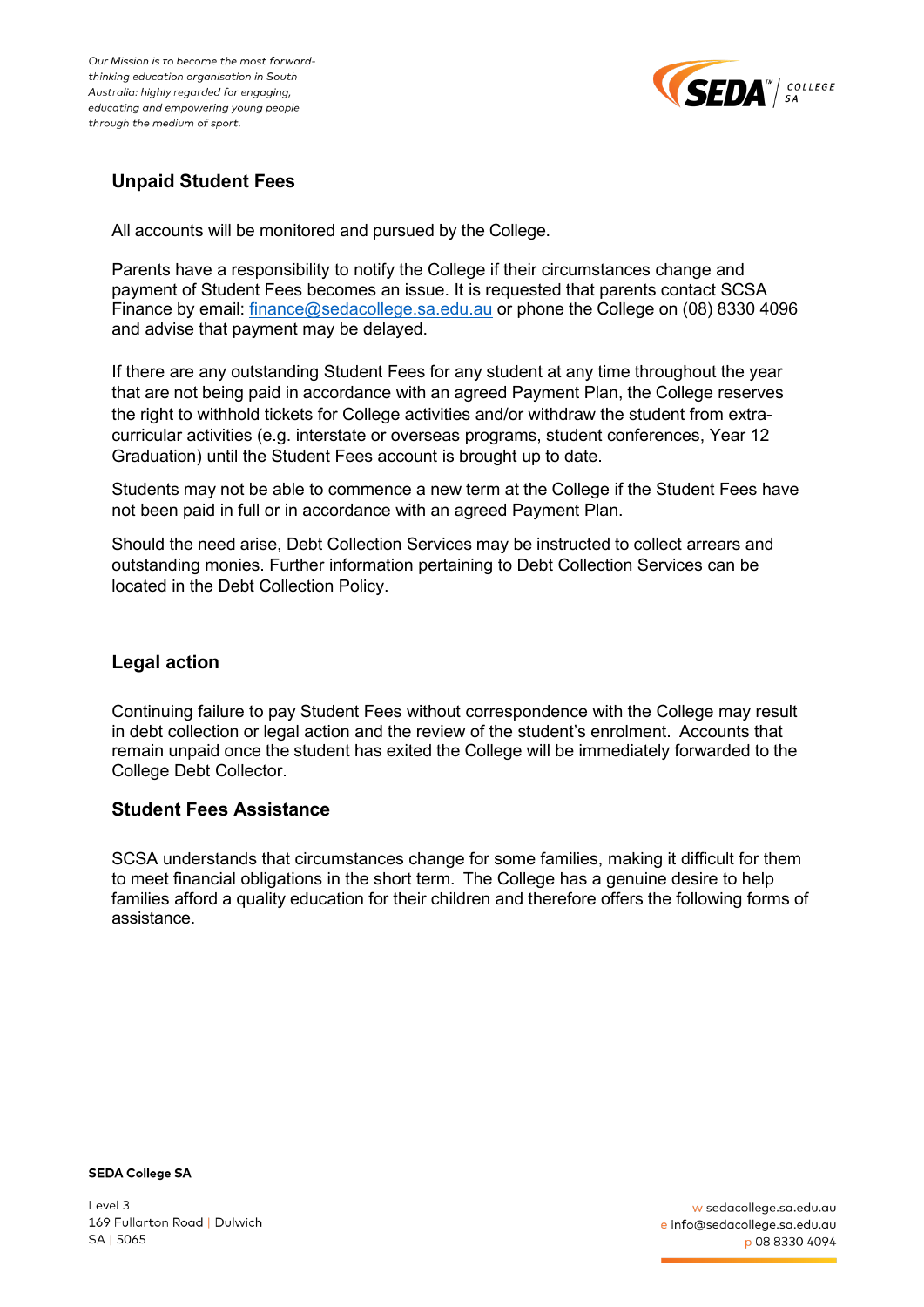

### **Concession Discount**

A Concession Discount on Student Fees is available to students who have a financial need in the form of a low family income.

To be eligible for concession, a valid means-tested concession card detailing the student's name is required for the student to be eligible to apply for a Concession Discount. The concession card needs to be valid on the census date of 28 February in the relevant school year.

*Please note that Concession Discounts are not guaranteed*. Each individual application is subject to meeting all requirements and are subject to approval by the Principal. Further, concession cannot be backdated and must be applied for prior to the commencement of the school year.

Parents applying for a Concession Discount must send a copy of the eligible concession card, to SCSA Finance via email at [finance@sedacollege.sa.edu.au.](mailto:finance@sedacollege.sa.edu.au) Upon receipt of valid evidence, an application form is sent to the family for completion.

An application for a Concession Discount is valid only for the current school year. A new application must be submitted at the commencement of each school year to enable the eligibility of the concession card to be assessed.

If parents have any questions about whether they are eligible for a Concession Discount they should contact SCSA Finance via email at [finance@sedacollege.sa.edu.au](mailto:finance@sedacollege.sa.edu.au) or phone (08) 8330 4096.

#### **Bursary Assistance**

The College may offer bursaries to families experiencing severe short-term financial difficulties. Due to limited funds being available for bursaries, not all students who apply for Bursary Assistance will be successful. Students with a genuine need who would like to be considered for Bursary Assistance should complete a Bursary Assistance Application Form, which can be requested by emailing: [finance@sedacollege.sa.edu.au.](mailto:finance@sedacollege.sa.edu.au)

Families may be asked to attend an interview to discuss their application.

**SEDA College SA** 

Level 3 169 Fullarton Road | Dulwich SA | 5065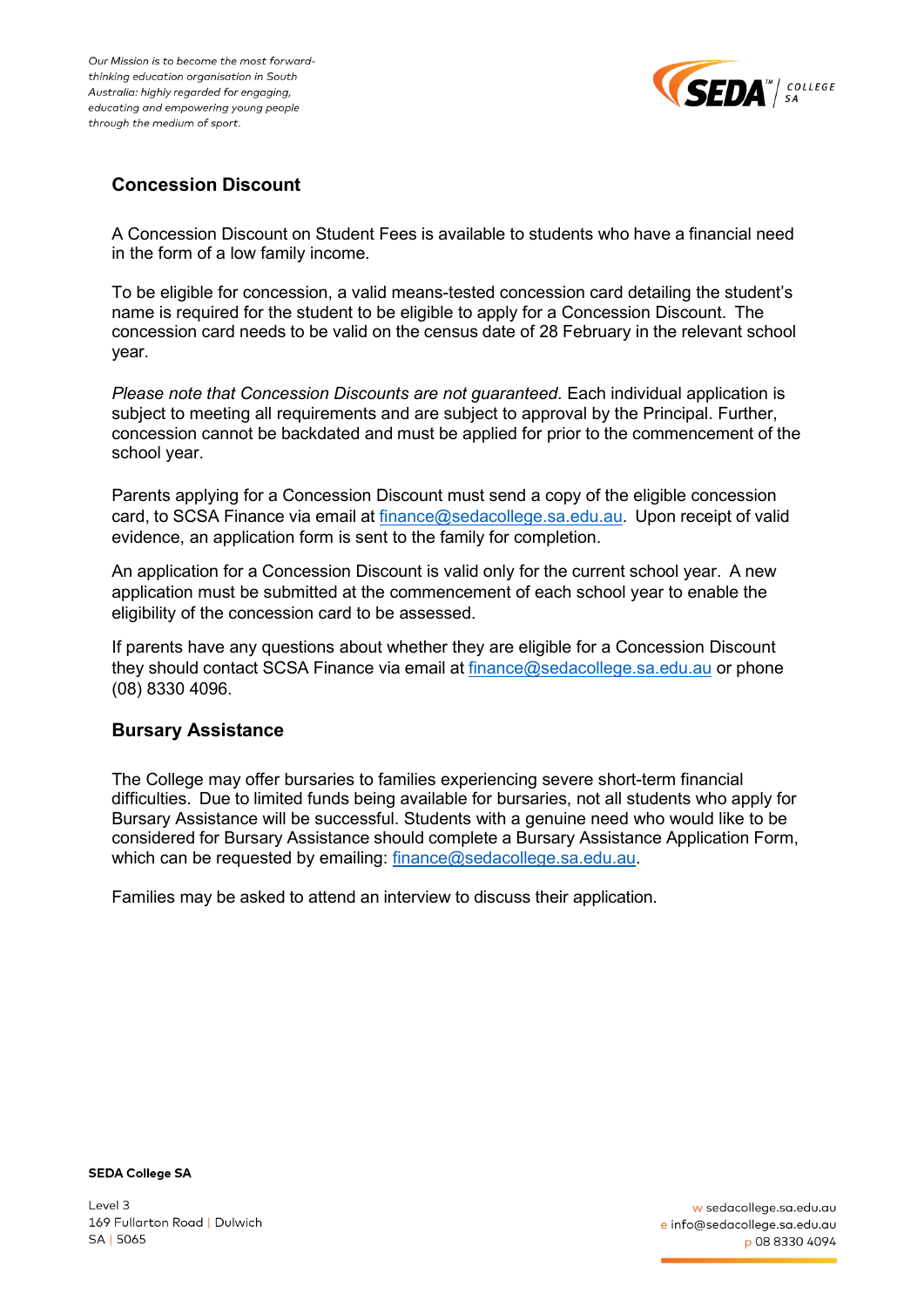

# **Refund Policy – Notice of Withdrawal**

When a student is to be withdrawn from the College, or if an enrolment is cancelled by the parents, they are required to give notice in writing to the Principal before the withdrawal or cancellation date.

The Admissions Coordinator can be contacted via email at:

[monicab@sedacollege.sa.edu.au.](mailto:monicab@sedacollege.sa.edu.au)

Where a student is withdrawn from the College, a Withdrawal Charge will be payable, depending upon the date at which the student is withdrawn.

#### **Referenced Documents**

- Statement of Student Fees
- Students Fees Payment Options
- Bursary Assistance Application
- SBAT Payment of Fees Application Form

#### **Policy History**

| <b>Version</b> | <b>Policy</b> | Approval    | <b>Effective</b> | <b>Summary of Changes</b>                            |
|----------------|---------------|-------------|------------------|------------------------------------------------------|
|                | Owner         | <b>Date</b> | <b>Date</b>      |                                                      |
| V1.0           | Principal     | 22/11/2018  | 22/11/2018       | Initial Implementation                               |
| V1.1           | Principal     | 04/09/2020  | 04/09/2020       | Minor amendments. Formatting                         |
| V1.2           | Principal     | 19/01/21    | 19/01/2021       | Minor formatting & SCSA Branding                     |
| V1.3           | Principal     | 15/03/2022  | 16/03/2022       | Review and changes regarding payments<br>and process |